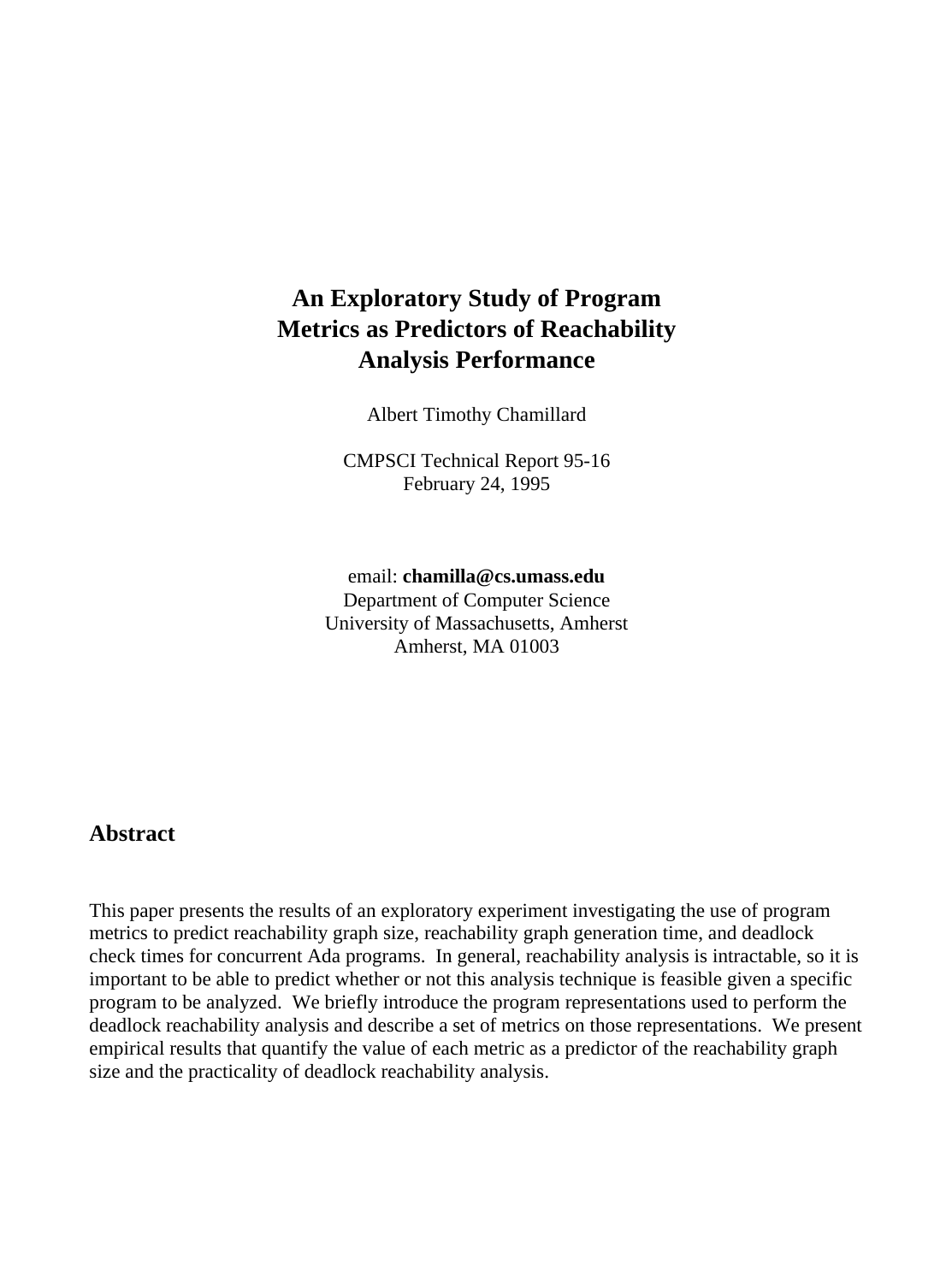## **1 Introduction**

Because concurrent programs are often used for safety-critical applications, developers of such applications need cost-effective techniques they can use to acquire confidence in the reliability of that software. Analysis of concurrent programs is difficult because in many cases the patterns of communication among the various parts of the program are nondeterministic and the number of possible communications is large. One class of techniques that can be used for analysis of concurrent programs is static analysis, which uses information available at compile-time to answer questions about properties of the program being analyzed. For example, static analysis can help determine if it is ever possible for a given program to enter a deadlocked state.

The Laboratory for Advanced Software Engineering Research has constructed a set of tools that support analysis of concurrent Ada programs. One such tool generates the reachability graph for a program, and another tool checks for deadlock in the reachability graph. Reachability analysis is known to be intractable in general [Tay83], so it is important to predict when performing deadlock reachability analysis will be feasible and when alternate static analysis techniques should be used instead. For instance, it would be helpful to have the ability to inspect the program to be analyzed and predict how long the reachability graph generation and deadlock checking will take. Toward this end, we have experimented with a variety of metrics to quantify how well each metric predicts the feasibility of using the reachability graph generation and deadlock checking tools for analysis of a given program.

The next section introduces the program representations we use for our analysis. Section 3 describes a set of metrics on those representations and the measurements we collect in the experiment. Section 4 describes the programs analyzed for the experiment, and Section 5 discusses several constraints imposed on the experiment. Section 6 describes our approach and presents our empirical results. Section 7 closes with some final remarks.

### **2 Program Representations**

Because Ada is one of the few commonly used languages supporting concurrency, and because our current tools are written for analysis of Ada programs, we analyze Ada programs in our experiment. We briefly describe here the principal concurrency constructs in Ada and several sources of nondeterminism in concurrent Ada programs. In Ada programs, potentially concurrent activities occur in *tasks* or procedures; for simplicity, we call them tasks in this paper. Ada tasks typically communicate with each other using a *rendezvous*. In a rendezvous, the calling task makes an *entry call* on a specific *entry* in the called task; the calling task then suspends execution until the called task terminates the rendezvous. The called task executes any statements contained in the *accept body* for the entry (the entry in conjunction with the accept body is called an *accept*), then terminates the rendezvous and continues execution.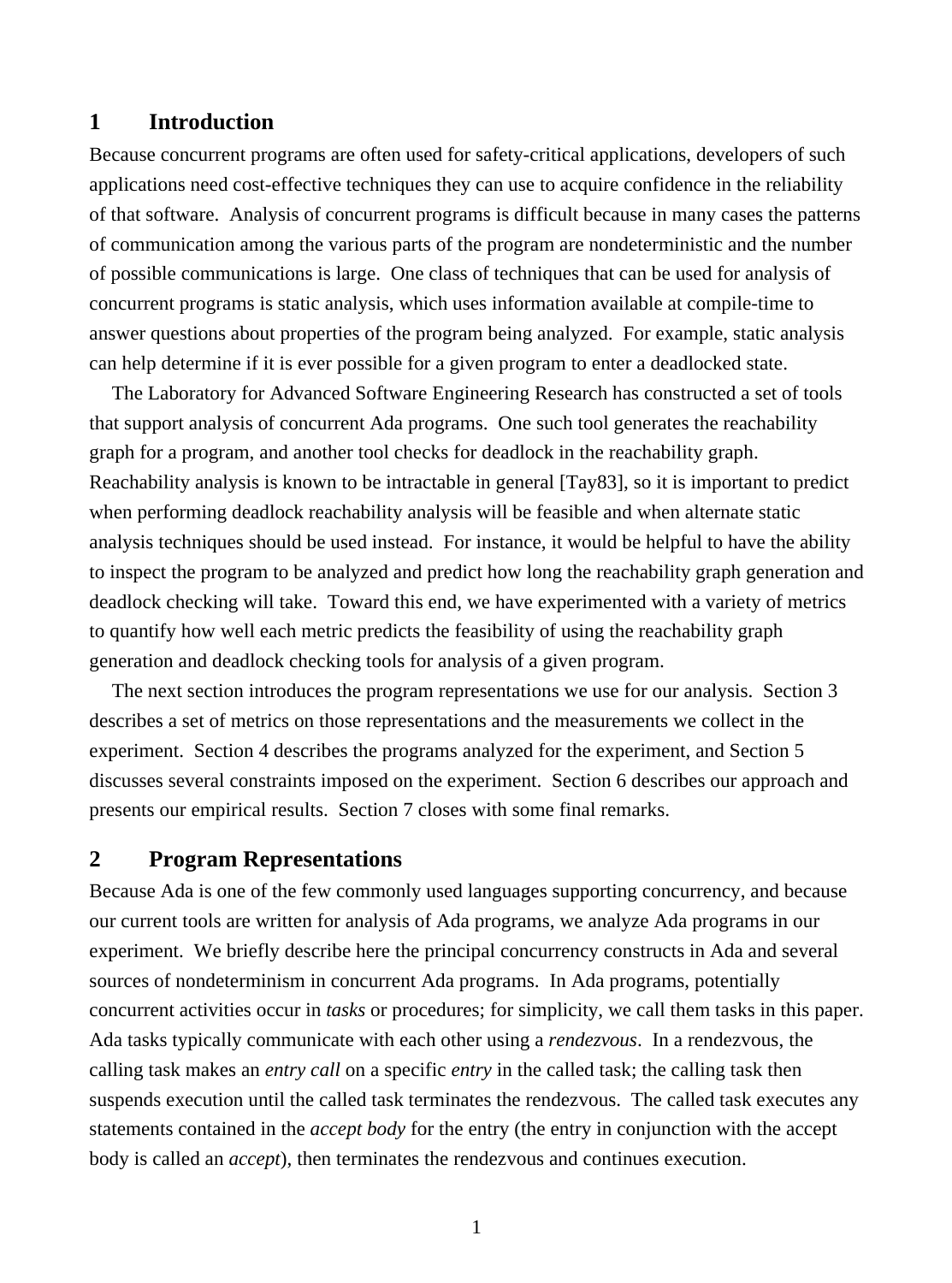Nondeterminism is introduced into an Ada program's execution in several ways. If several tasks make an entry call on the same entry, the called task could rendezvous with any of the calling tasks; we call this *entry nondeterminism*. Another source of nondeterminism in an Ada program's execution is the *select* statement. Select statements have one or more alternatives; when program execution reaches a select statement, the run-time system nondeterministically selects a task for the rendezvous from the alternatives available in a task queue. We call this *select nondeterminism*.

 In our analysis approach, we use a variety of representations of a concurrent program to capture information about the program. We use a Task Interaction Graph (TIG) for each task to abstract sequential regions of control flow into single nodes. The nodes in the TIG for a task are connected by edges representing possible interactions (entry calls/accepts) between that task and other tasks in the program. We combine the set of TIGs for all the tasks in a program into a Petri net to model the system as a whole. Finally, we use the Petri net to generate a reachability graph to represent an estimate of all states the program can enter when started in the initial program state. Each of these representations is described briefly below.

#### *Task Interaction Graphs*

Long and Clarke [LC89] suggest using Task Interaction Graphs (TIGs) as a concise program representation that retains interaction information. The TIG consists of a finite set of nodes,  $N = \{n_i\}$ , and a finite set of directed edges,  $E = \{e_i\}$ . Each node  $n_i$  represents a region of sequential code, and each directed edge represents a task interaction (either the start or end of an entry call or an accept). The set of nodes includes a single start node and a set of terminal nodes for the TIG. There is an edge from  $n_i$  to  $n_i$  if and only if the task can potentially participate in the task interaction represented by the edge, causing the task to exit the sequential region represented by  $n_i$  and enter the sequential region represented by  $n_i$ . An example program is shown in Figure 1; the TIG for the caller1 task is shown in Figure 2.

begin -- data null; end data;

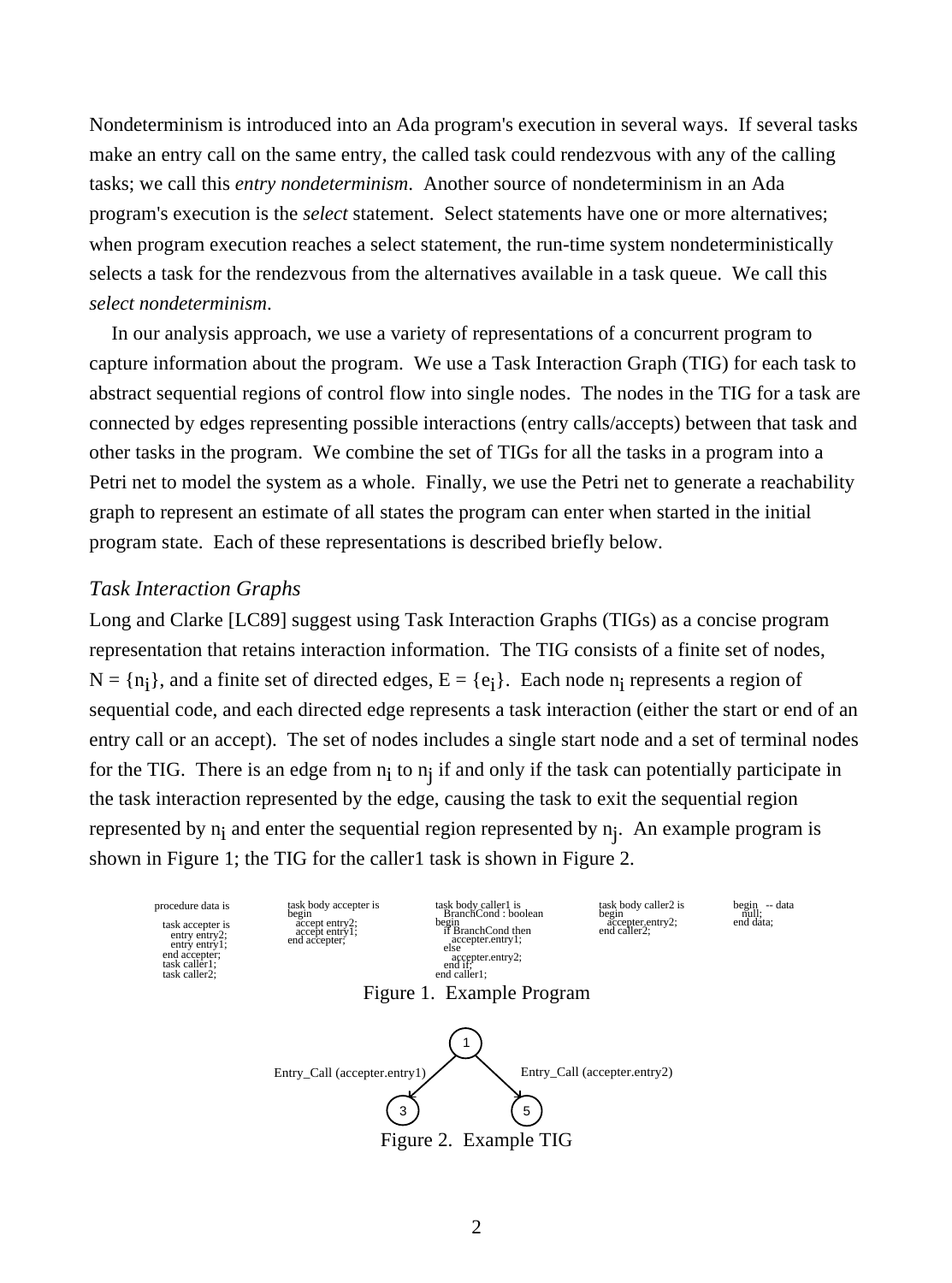### *Petri Nets*

Petri nets have been proposed as a natural and powerful model of information flow in a system [Pet77]. A Petri net can be represented as a 5-tuple (P, T, I, O, M0). P is the set of places in the Petri net; a place can hold zero or more tokens. If a place holds one or more tokens, the place is said to be *marked*. T is the set of transitions in the Petri net; tokens are moved between places in the net by the *firing* of transitions. A transition can only be fired if it is *enabled*; for a transition to be enabled, each of the input places for the transition must contain at least one token. I is a function mapping places in P to inputs of transitions in T. When a transition fires, a token is removed from each of the places that are inputs to the transition, and a token is deposited in each of the output places of the transition; O is a function mapping places in P to outputs of transitions in T. M0 is a list of all the places in the net that are initially marked.

Petri net modeling appears to be a valuable tool for modeling concurrent software [SC88]; a compact Petri net representation can be generated from the TIGs of a program [DCN94]. To generate the Petri net, we build a place for each node in the set of TIGs of a program. We build a transition for each possible interaction between tasks in the program, where the input places correspond to the sources of the matching entry call and accept TIG edges, and the output places correspond to the targets of the matching entry call and accept TIG edges. To form the initial marking M0 of the Petri net, for each task in the program we put one token in the place that corresponds to the start node of the TIG for that task. For an example Petri net, based on program in Figure 1, see Figure 3. The places in the figure are labeled with the task name and TIG node number from which they were created.



#### *Reachability Graphs*

In many cases, we would like our analysis to determine whether or not the concurrent program being analyzed could potentially enter a state in which a specified property holds (deadlock, for instance). A reachability graph enumerates all possible program states and thus can be used to check the property at each state.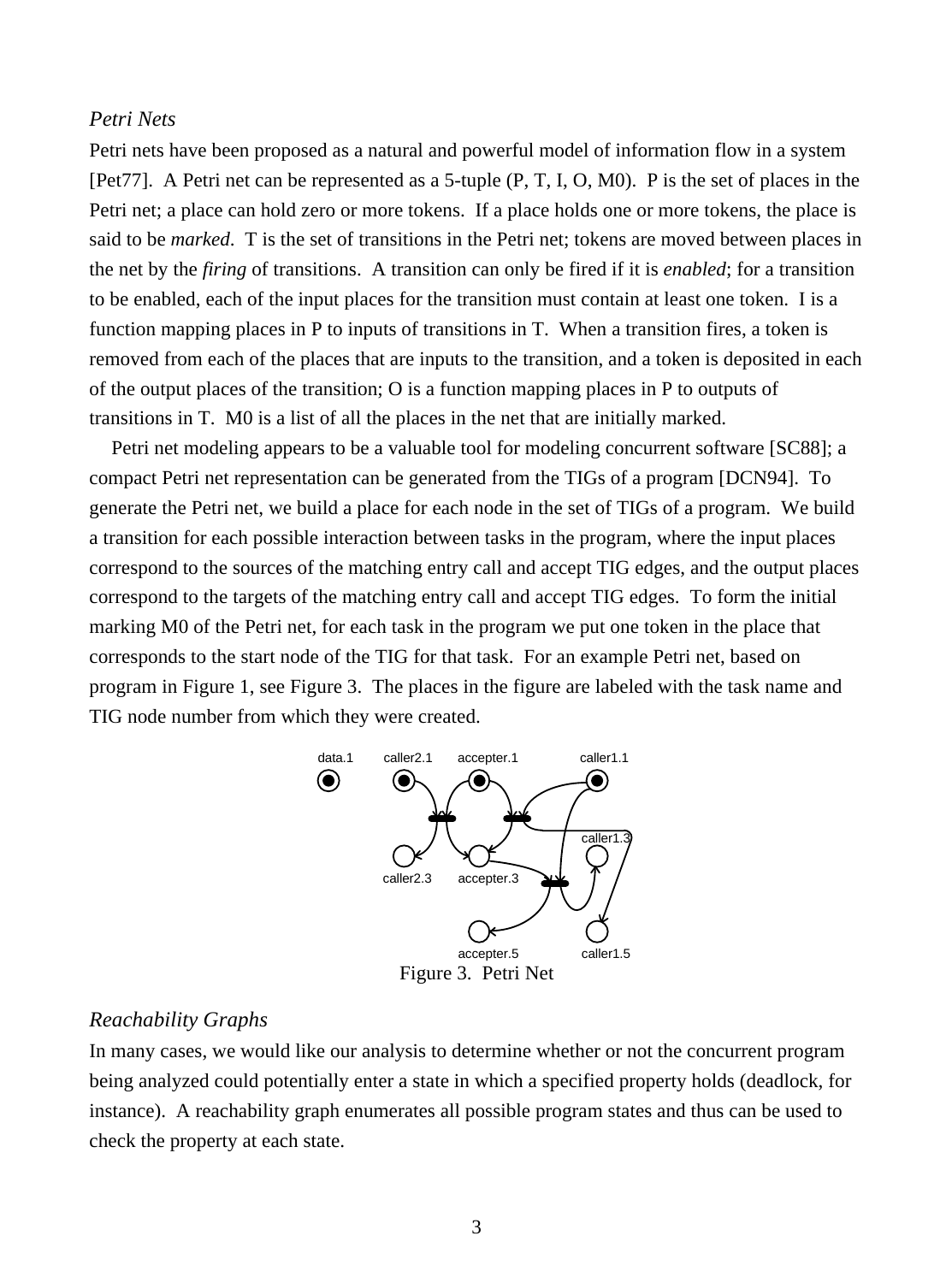A reachability graph for a Petri net consists of a set of nodes,  $N = \{n_i\}$ , and a set of arcs,  $A = \{a_i\}$ . Nodes in the reachability graph correspond to markings of the Petri net; the root node of the reachability graph corresponds to the initial marking (M0) of the Petri net. An arc goes from  $n_i$  to  $n_i$  if and only if the marking of the Petri net can change from  $n_i$  to  $n_i$  with the firing of a single transition. Although in actuality several interactions, represented by fired transitions, can take place concurrently, we can capture all possible execution sequences by firing a single transition at a time; we use this approach, because the resulting graph is greatly simplified. We note that only markings reachable from the initial marking by some sequential combination of transition firings are included in the reachability graph. It is helpful to observe that a marking of a Petri net simply represents the states of all the tasks being modeled by the Petri net; we therefore consider nodes in the reachability graph as states the program can reach when started from the initial program state. Figure 4 provides the reachability graph for the Petri net in Figure 3. The nodes in the figure are labeled with the Petri net places that are marked in the corresponding program state.



Figure 4. Reachability Graph

## **3 Metrics and Measurements**

This section describes the metrics used as predictor variables and the measurements used as the response variables in the experiment. Our goal is to determine how well each of the predictor variables predicts the values of the response variables.

### *Metrics*

We hypothesize that there are certain characteristics of programs that affect the analyzability of those programs. A program metric is, literally, a measurement of some characteristic of the program. The metrics described below are used to measure characteristics of the TIGs and the Petri net used to represent the program being analyzed; we treat these metrics as predictor variables in the experiment.

We include the number of tasks in the program (T) and the average number of nodes per TIG (N) as predictor variables because the theoretical upper bound on the size of the reachability graph is given by  $N^T$ . We also consider  $N^T$  as a predictor variable explicitly, and we include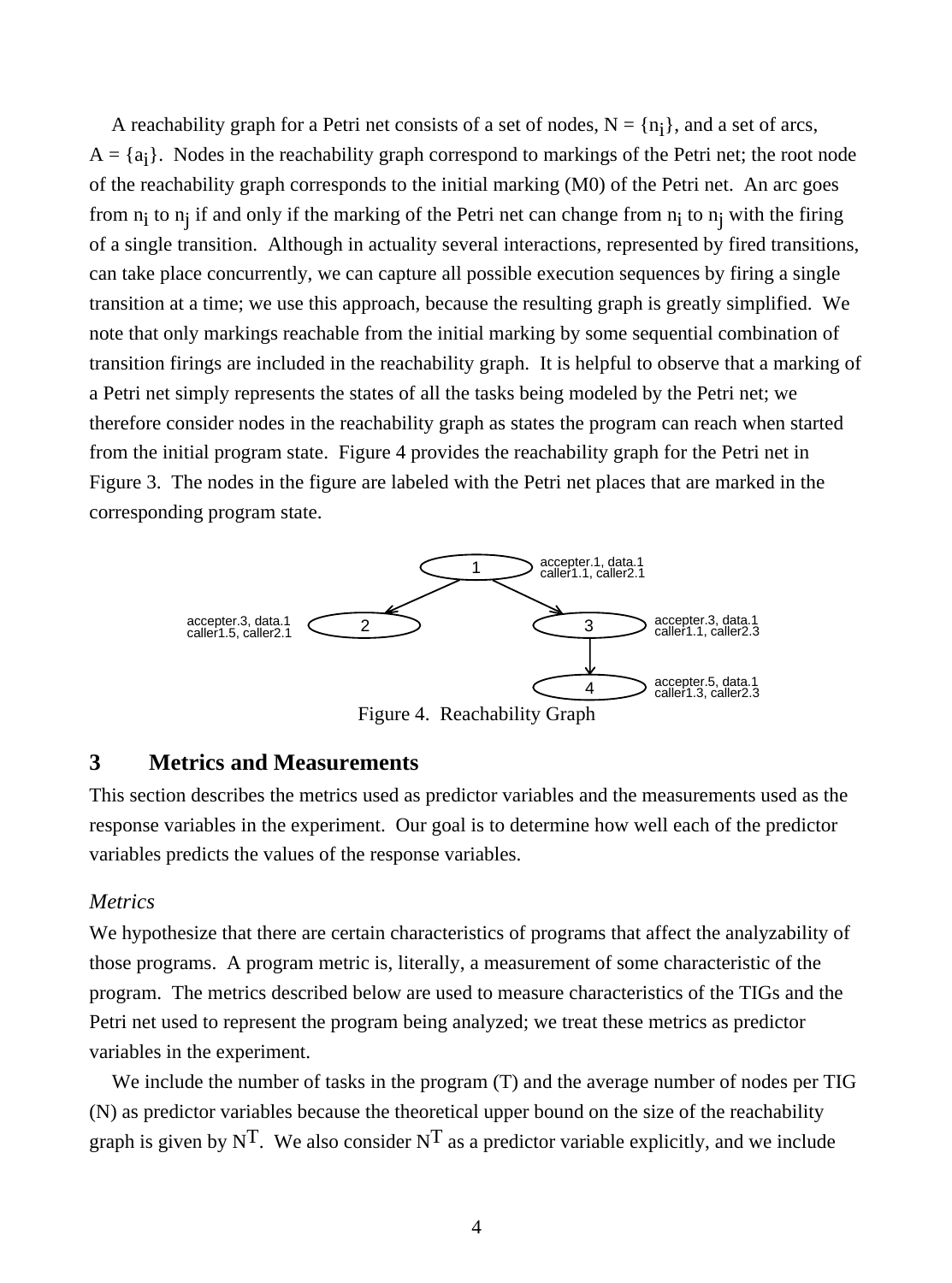the maximum number of nodes in a TIG as a predictor variable, since an outlier could significantly affect the average number of nodes per TIG. Wampler has proposed the metric  $N^{T/2}$  as a good predictor of reachability graph size, at least for some programs [Wam85]; we include this metric in our experiment as well.

We suspect that the number of possible communications in a program affects the number of reachable states for that program. We therefore also consider the average number of communications per task and the maximum number of communications in a task as predictor variables. To calculate the number of communications in a task, we add the number of accepts in the task to the number of entry calls in the task. We refer to all the metrics above, with the exception of the Wampler metric, as *TIG metrics* because they can be calculated from the TIGs of a program.

In addition to the metrics above, we also include various characteristics of the Petri net as predictor variables. We include the number of Petri net places because this corresponds to the total number of sequential regions in the program (as opposed to the average or maximum number of sequential regions in single tasks). We also include the number of Petri net transitions as a predictor variable, because each transition represents a possible communication in the program. In addition, we consider the average number of outputs per place in the Petri net and the maximum number of outputs from a place in the Petri net, since these metrics may affect the branching factor in the reachability graph, which could in turn affect reachability graph generation time. We call the measurements of the Petri net characteristics described above *Petri net metrics*. We refer to all the metrics discussed thus far, with the exception of the Wampler metric, as the *syntactic metrics*.

One of the characteristics of concurrent Ada programs that makes them particularly difficult to analyze is nondeterminism. None of the metrics above try to account for nondeterminism in the program being analyzed. Damerla and Shatz [DS92] propose several metrics that we include in our experiment; the metrics are intended to quantify the nondeterminism in Ada programs.  $\alpha$ is used to account for the nondeterminism in entries when several tasks can make entry calls on those entries (entry nondeterminism).  $\alpha$  is given by  $\sum (Calls_i - 1)$ *i e* −  $\sum_{i=1}^{\infty}$  (Calls<sub>i</sub> – 1) , where e is the number of

entries not contained in selects and Calls<sub>i</sub> is the number of calls on entry i. The one is subtracted because an entry with only one caller is deterministic.  $\beta$  is used to account for the nondeterministic selection of rendezvous within select statements (select nondeterminism).  $β$  is given by  $\sum (Calls_i - 1)$ *i s* −  $\sum_{i=1}^{\infty}$  (*Calls<sub>i</sub>* – 1), where s is the number of selects and Calls<sub>i</sub> is the number of calls on entries within select i. The one is subtracted because a select with only one call on an entry

within the select is deterministic.  $\gamma$  is used to account for total nondeterminism ( $\gamma = \alpha + \beta$ ).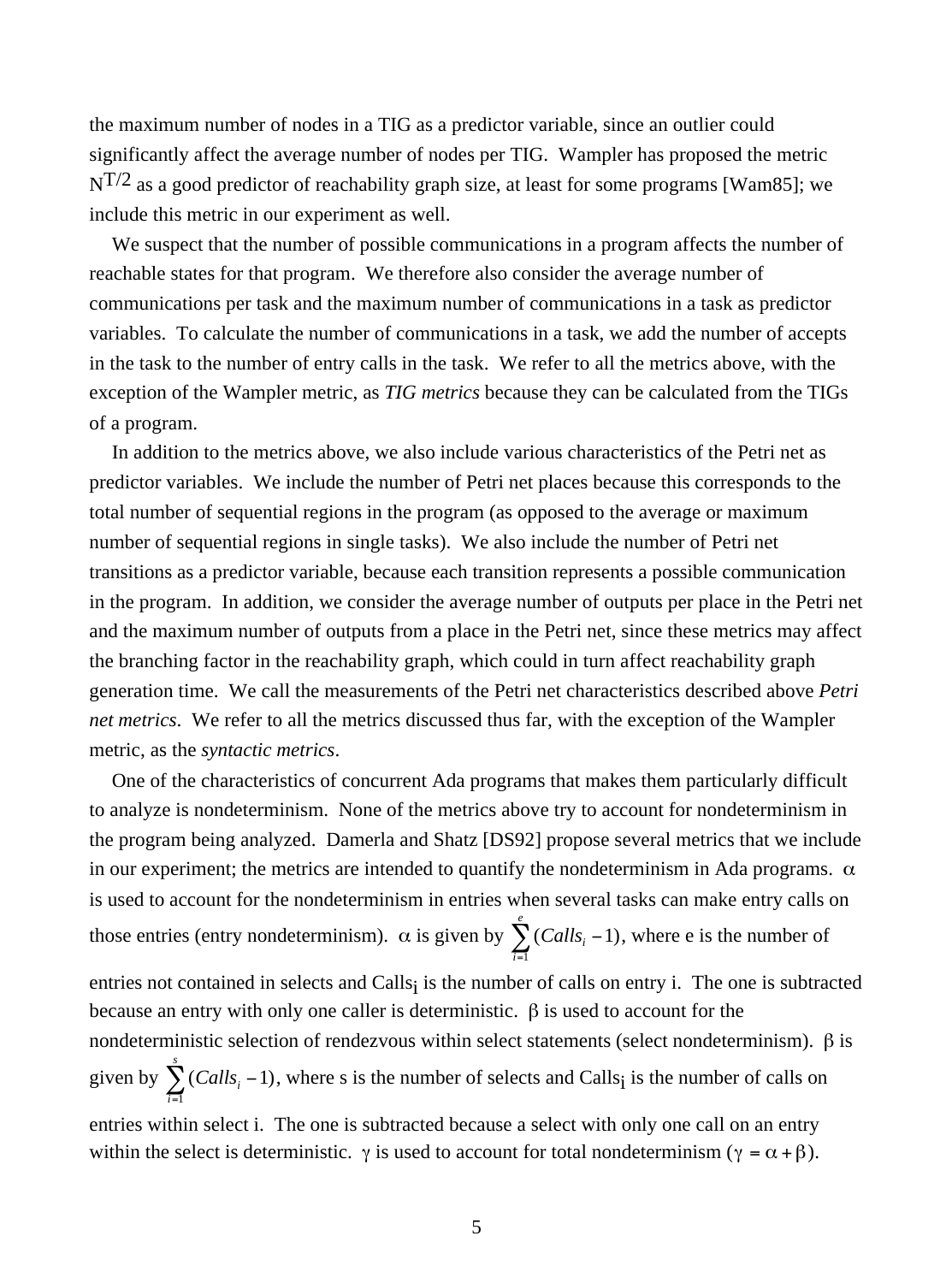Levine and Taylor [LT93] propose a metric similar to  $\gamma$  called C<sub>nd</sub> to account for nondeterminism; the difference is that  $C_{nd}$  includes entry nondeterminism for all entries (as opposed to only those not in selects) and counts the number of select alternatives with one or more callers when calculating select nondeterminism. Levine and Taylor also propose a metric intended to capture the graph theoretic complexity of the program  $(C_{gt})$ ;  $C_{gt}$  is given by E - N +  $T + 1$ , where E is the number of entry calls and accepts in the program, N is the number of TIG nodes in the program, and T is the number of tasks in the program. Another metric,  $C_{if}$ , is proposed for capturing the communication structure or information flow for the tasks comprising the program. C<sub>if</sub> is given by  $\sum (in-edges_i)(out-edges_i)$ ln *in – edges<sub>i</sub>*)(*out – edges<sub>i</sub> i*  $\left(\sum_{i=1}^{T} (in - edges_i)(out - edges_i)\right)^{ln T}$  $\overline{\mathcal{C}}$  $\Big($  $\overline{\phantom{a}}$  $\sum_{i=1}^{I} (in-edges_i)(out-edges_i)$ , where T is the number of tasks

in the program, in-edges; is the sum of task entries and shared variables read in task i, and outedges<sub>i</sub> is the sum of entry calls and shared variables written by task i.  $C_{nd}$ ,  $C_{if}$ , and  $C_{gt}$  are also included in our experiment. We refer to the metrics proposed by Wampler, Damerla and Shatz, and Levine and Taylor as the *literature metrics*.

#### *Measurements*

We consider a variety of measurements as response variables in the experiment; these measurements have been chosen as indicators of the feasibility of reachability analysis on the program to be analyzed. The measurements can be broken into two categories: size measurements and time measurements.

The size measurements include the number of nodes in the reachability graph and the number of arcs in the reachability graph. Because we check for deadlock on each node in the reachability graph and each possible program state is represented by a reachability graph node, we include the number of reachability graph nodes as a response variable. We include the number of reachability graph arcs as another basic measure of reachability graph size.

Certain time measurements may be better estimators of the feasibility of reachability analysis than reachability graph size. Because the reachability graph must be generated before we perform our deadlock analysis, we include the amount of time it takes to create the reachability graph as a response variable. To determine if deadlock is possible in the program, we perform deadlock analysis on the reachability graph; we therefore also include the time to check for deadlock in the reachability graph as a response variable.

#### **4 Programs Analyzed**

We conduct our experiment on various sizes of three problems commonly used in the literature for concurrency analysis: dining philosophers, the gas station problem, and readers/writers.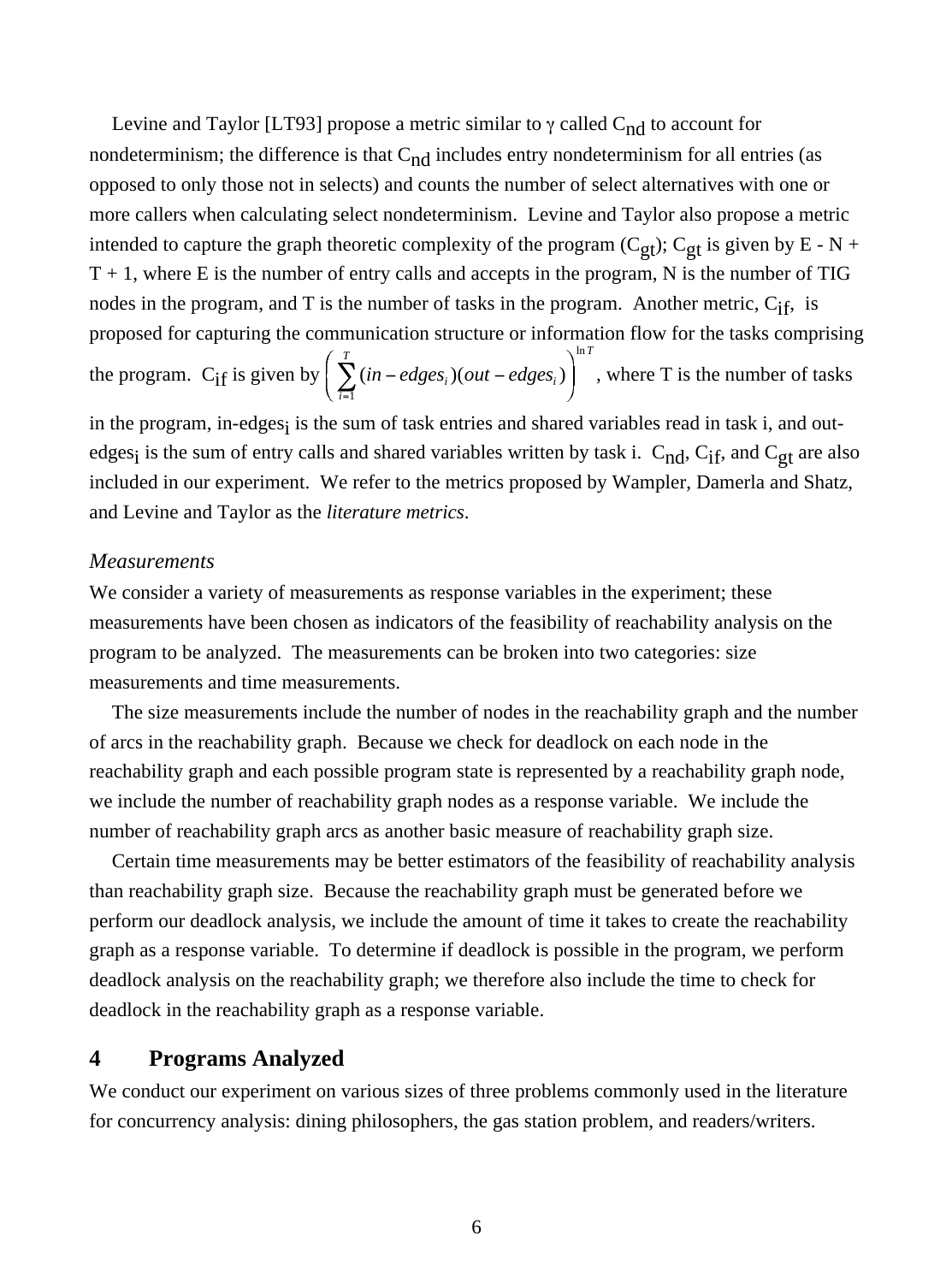The dining philosophers problem consists of a certain number of philosophers sitting around a table, with a single fork between a philosopher and the neighbor to their left and a single fork between that philosopher and the neighbor to their right. Each philosopher thinks for a while, then picks up both forks to eat, then puts the forks back down and thinks some more. Because the forks between the philosophers are shared, it is not possible for all the philosophers to eat at the same time. Our solution for the dining philosophers problem uses a task for each fork and a task for each philosopher.

The gas station problem models a gas station. The problem includes a pump, an operator, and a number of customers using the gas station. A customer who wishes to pump gas must first prepay money to the operator, who then activates the pump. The customer then pumps the gas and returns to the operator, who gives the customer change based on how much gas was pumped. Our solution for the gas station problem uses a task for the pump, a task for the operator, and a task for each customer.

The readers/writers problem includes a set of readers and a set of writers; conceptually, the readers and writers are accessing the same document. If there are no readers or writers accessing the document, a writer can access the document to write; only a single writer (and no readers) can be accessing the document at any given time. If there are no writers accessing the document, a reader can access the document to read it; multiple readers (and no writers) can be accessing the document at any given time. Our solution for the readers/writers problem uses a task for each reader, a task for each writer, and a single task to enforce the constraints on access to the document.

#### **5 Experimental Constraints**

Before discussing the results of our experiment, we should note that our study imposes various limitations on our experimental design and the generalizability of our results.

This experiment is clearly observational, since we do not have the capability to manipulate the metrics used as predictor variables. Given the potentially subtle dependency relationships between the metrics, it is not clear how we could hold certain metrics constant while varying others. We therefore conduct an observational experiment rather than trying to manipulate the metrics. The drawback, of course, is that there may be latent factors that affect both metrics and measurements, which could lead us to infer predictive relationships that do not actually exist. If we were performing a manipulation experiment, we could exert experimental control to solve the latent factor problem; in an observation experiment, we can not solve this problem.

We also do not know if our empirical results are generalizable. The population of concurrent Ada programs to which we have access is fairly limited in size, which is why we perform the experiment on various instances of the academic problems described above. Unfortunately,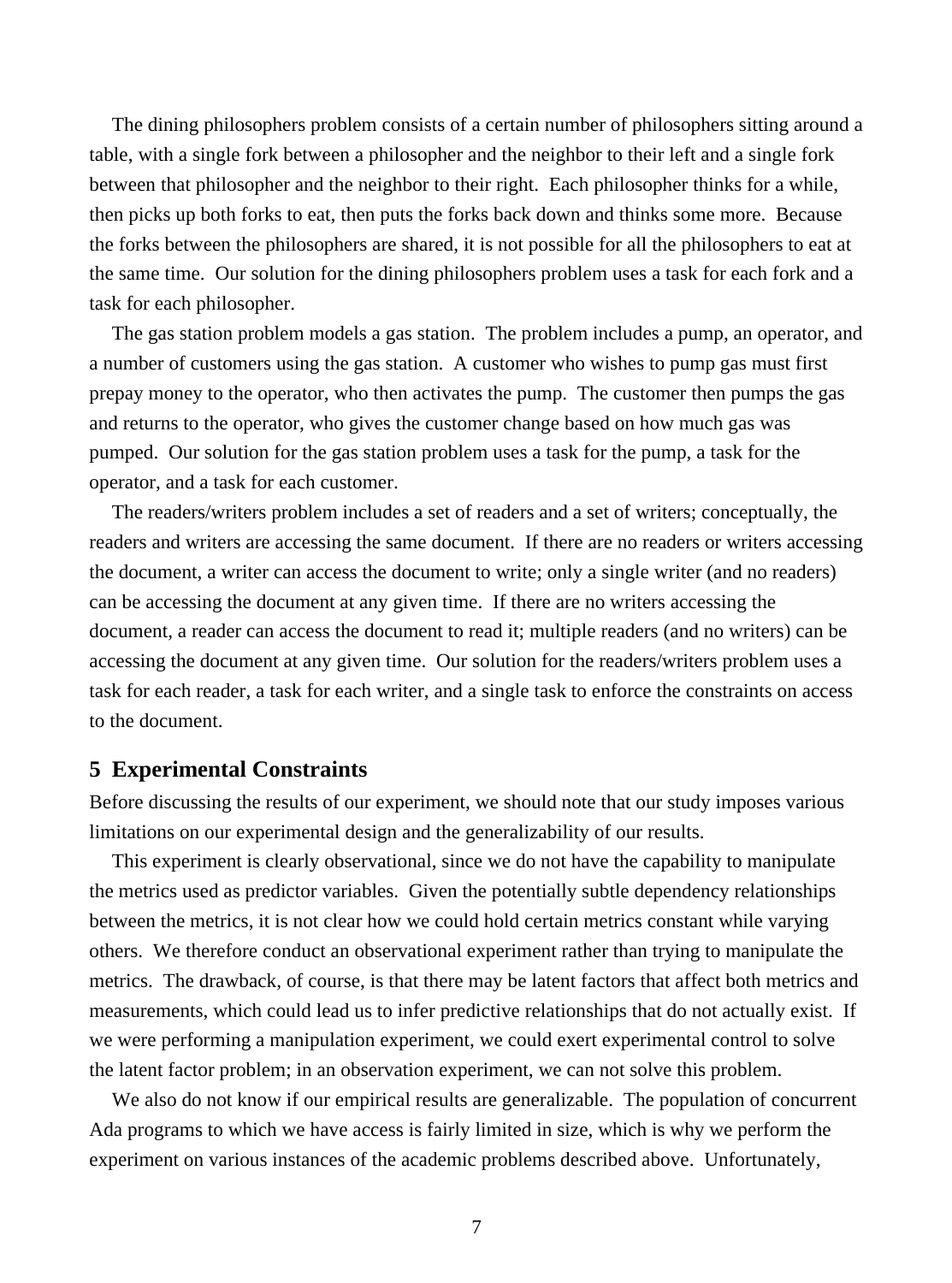there is no evidence that these programs are representative of the population of "real" Ada programs. This means that we are not able to make general inferences about the metrics as predictors of feasibility, because our sampling from the population of programs is not random. On the other hand, we can use the predictor/response variable relationships discovered here as a point of comparison when we do gain access to other, more realistic, concurrent programs.

# **6 Empirical Results**

Recall that our goal is to determine how well (or poorly) each of our metrics predicts the performance of deadlock reachability analysis, both in terms of reachability graph size and the times to generate the reachability graph and check for deadlock. We first generate the metric and measurement data, using parameter estimation techniques to quantify our confidence in certain measurements. We then use Pearson's Correlation Coefficient to examine relationships within metric/measurement pairs. For selected metric/measurement pairs, we use randomization tests to determine the probability of the given correlation if the metric and measurement were actually independent. We also utilize multiple regression techniques to generate standardized regression coefficients, which we then use to estimate the relative strengths of each metric as a predictor of the measurement values. Finally, we develop several causal models using the ω heuristic described in [Coh94].

### *Parameter Estimation*

Most of the metric and measurement values for the experiment are constant for a given program; in other words, the values will be exactly the same every time they are calculated for that program. For example, the number of tasks for our solution to the dining philosophers problem with two philosophers is always four. The two exceptions to this constancy are the reachability graph generation time and the deadlock check time. Each of these values can be affected by a variety of factors, such as system load during the execution of the trials, so we must examine these values closely to ensure we are using a reasonably accurate estimate of the times in our data analysis.

The method for estimating our confidence in the reachability graph generation and deadlock checking times is identical, so we explain in the context of reachability graph generation time. To calculate reachability graph generation time, we generate the reachability graph 30 times and take the mean,  $\bar{x}$ , of the 30 execution times as the estimate of graph generation time. We use the standard deviation, s, of the set of 30 execution times to calculate the estimated standard take the mean,  $\bar{x}$ , of the 30 execution ti<br>the standard deviation, s, of the set of 3<br>error of the mean, which is given by  $\hat{\sigma}_{\bar{x}}$  $=\frac{s}{\sqrt{N}}$ . We then calculate the confidence interval as the standard deviation, s, of the set of 30 execution times to calculate the estimated standard error of the mean, which is given by  $\hat{\sigma}_{\bar{x}} = \frac{s}{\sqrt{N}}$ . We then calculate the confidence interval as  $\bar{x} \pm 1.96 \times \hat{\sigma}_{\$ tailed test. The sample is large enough to justify using the Z-distribution value for the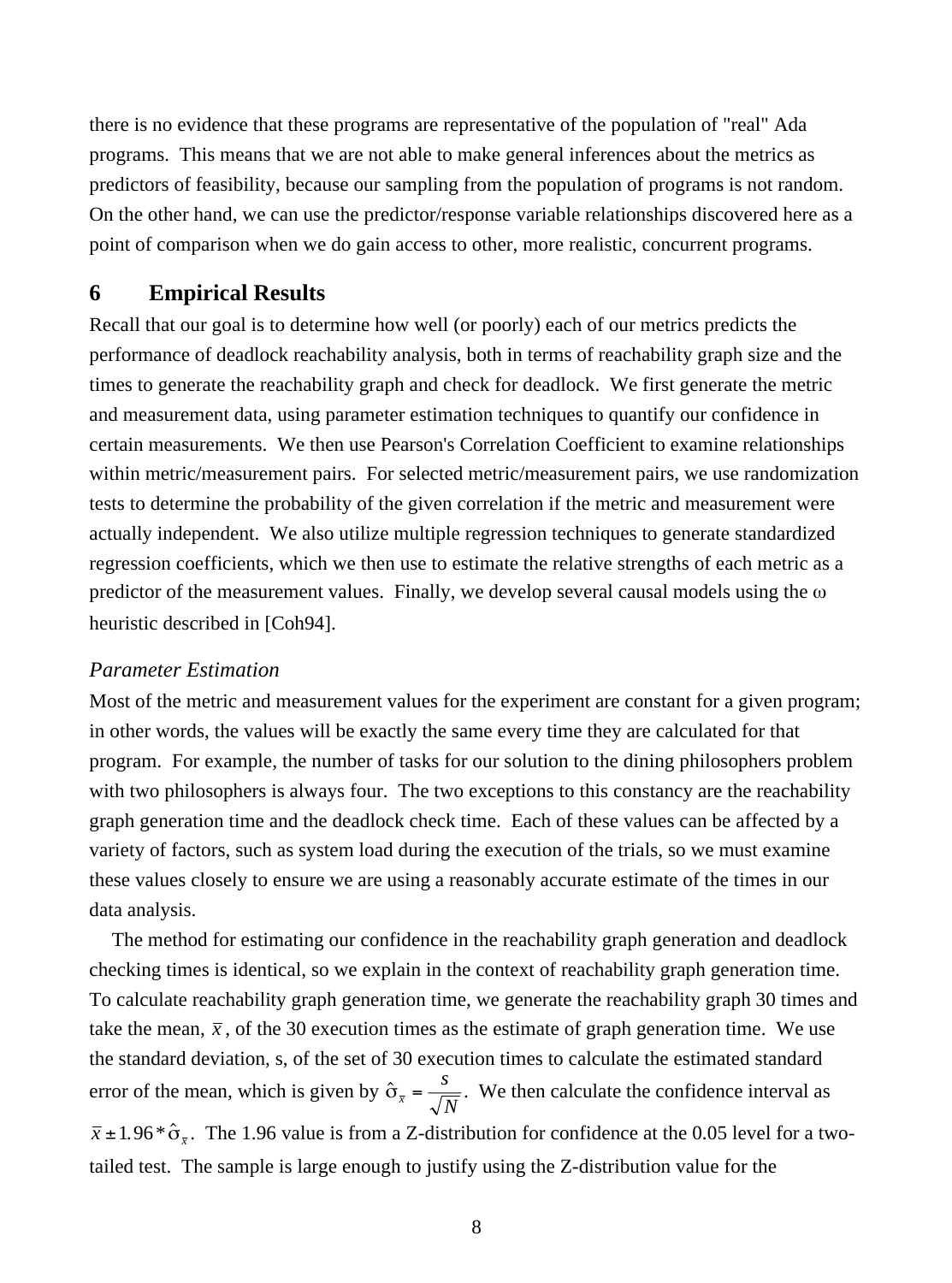multiplier, and since we don't know if the sample mean is higher or lower than the population mean of graph generation times, the two-tailed multiplier is required. Results of these computations for reachability graph generation time can be found in Figure 5; using the same method for deadlock check time yields the results in Figure 6. In these figures, gasW indicates an instance of the gas station problem with W customers, philX indicates an instance of the dining philosophers problem with X philosophers, and rwYZ indicates an instance of the readers/writers problem with Y readers and Z writers.

|                   | mean    | standard dev | standard error | confidence interval |
|-------------------|---------|--------------|----------------|---------------------|
| gas1              | 0.184   | 0.010        | 0.002          | (0.182, 0.186)      |
| gas2              | 2.016   | 0.015        | 0.003          | (2.010, 2.022)      |
| gas3              | 17.357  | 0.051        | 0.009          | (17.339, 17.375)    |
| gas4              | 119.643 | 0.177        | 0.032          | (119.580, 119.706)  |
| gas5              | 738.470 | 1.787        | 0.326          | (737.831, 739.109)  |
| phil2             | 0.245   | 0.014        | 0.003          | (0.239, 0.251)      |
| phil <sub>3</sub> | 1.409   | 0.015        | 0.003          | (1.403, 1.415)      |
| phil4             | 8.368   | 0.033        | 0.006          | (8.356, 8.380)      |
| phil <sub>5</sub> | 47.134  | 0.099        | 0.018          | (47.099, 47.169)    |
| phil <sub>6</sub> | 256.410 | 1.987        | 0.363          | (255.699, 257.122)  |
| rw11              | 0.259   | 0.001        | 0.000          | (0.259, 0.259)      |
| rw22              | 6.248   | 0.034        | 0.006          | (6.236, 6.260)      |
| rw23              | 27.777  | 0.027        | 0.005          | (27.767, 27.787)    |
| rw32              | 25.740  | 0.025        | 0.005          | (25.730, 25.750)    |
| rw33              | 111.656 | 0.181        | 0.033          | (111.591, 111.721)  |

#### Figure 5. Reachability Graph Generation Time Confidence Intervals

|                   | mean    | standard dev | standard error | confidence interval |
|-------------------|---------|--------------|----------------|---------------------|
| gas1              | 0.338   | 0.001        | 0.000          | (0.338, 0.338)      |
| gas2              | 0.650   | 0.017        | 0.003          | (0.644, 0.656)      |
| gas3              | 1.447   | 0.026        | 0.005          | (1.437, 1.457)      |
| gas4              | 4.619   | 0.020        | 0.004          | (4.611, 4.627)      |
| gas5              | 108.397 | 1.413        | 0.258          | (107.891, 108.903)  |
| phil2             | 0.265   | 0.001        | 0.000          | (0.264, 0.266)      |
| phil <sub>3</sub> | 0.461   | 0.011        | 0.002          | (0.458, 0.464)      |
| phil4             | 1.007   | 0.010        | 0.002          | (1.004, 1.010)      |
| phil <sub>5</sub> | 3.233   | 0.016        | 0.003          | (3.227, 3.239)      |
| phil6             | 85.829  | 1.099        | 0.201          | (85.436, 86.222)    |
| rw11              | 0.327   | 0.002        | 0.000          | (0.326, 0.328)      |
| rw22              | 0.578   | 0.008        | 0.001          | (0.575, 0.581)      |
| rw23              | 1.112   | 0.019        | 0.004          | (1.105, 1.119)      |
| rw32              | 1.086   | 0.021        | 0.004          | (1.079, 1.093)      |
| rw33              | 2.992   | 0.029        | 0.005          | (2.981, 3.003)      |

Figure 6. Deadlock Check Time Confidence Intervals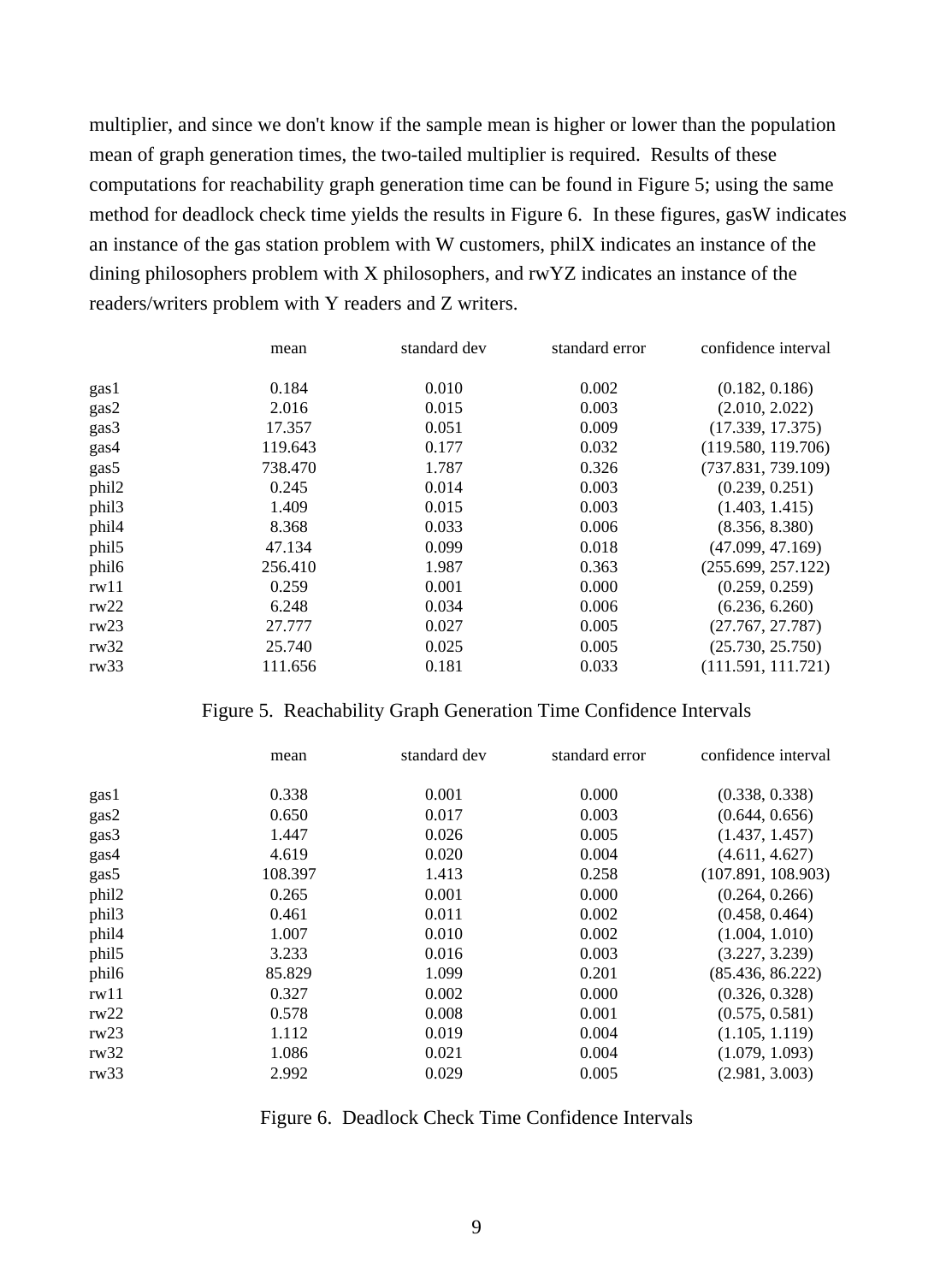We see that the largest confidence interval, which represents the most uncertainty in our estimate of execution time, for graph generation time is only approximately 4% of the mean. For deadlock check time, the largest confidence interval is only approximately 2% of the mean. We can therefore assume, for both of these measurements, that our estimates of the execution times are very close to the actual mean execution time.

### *Pearson's Correlation Coefficient*

Pearson's Correlation Coefficient provides an estimate of the linear relationship between two variables x and y. The coefficient ranges from -1.0 to 1.0, with a coefficient magnitude close to 1.0 indicating a strong relationship and a magnitude close to 0.0 indicating no linear relationship. We note that a low correlation only indicates that the variables are not linearly associated; they could still be related in some non-linear way.

We calculate the correlation between each of our metrics and each measurement. If we calculate a high correlation, we have at least some indication that the metric is a good predictor of the measurement. These correlations are provided in Figure 7 below.

|                            | number of<br>reachability graph<br>nodes | number of<br>reachability graph<br>arcs | reachability graph<br>generation time | deadlock<br>check<br>time |
|----------------------------|------------------------------------------|-----------------------------------------|---------------------------------------|---------------------------|
| number of tasks (T)        | 0.5795                                   | 0.6869                                  | 0.3575                                | 0.5158                    |
| average TIG nodes per      | 0.4301                                   | 0.2499                                  | 0.5326                                | 0.3834                    |
| task(N)                    |                                          |                                         |                                       |                           |
| N <sub>T</sub>             | 0.7340                                   | 0.8349                                  | 0.4913                                | 0.7820                    |
| maximum TIG nodes in       | 0.5212                                   | 0.3328                                  | 0.6653                                | 0.4492                    |
| a task                     |                                          |                                         |                                       |                           |
| average edges per task     | 0.4527                                   | 0.2731                                  | 0.5458                                | 0.4064                    |
| maximum edges in a task    | 0.5241                                   | 0.3392                                  | 0.6726                                | 0.4474                    |
| # of Petri net places      | 0.8076                                   | 0.7324                                  | 0.7412                                | 0.7236                    |
| # of Petri net transitions | 0.6276                                   | 0.5329                                  | 0.7297                                | 0.5064                    |
| average Petri net place    | 0.0588                                   | 0.0715                                  | 0.1622                                | $-0.0257$                 |
| outputs                    |                                          |                                         |                                       |                           |
| maximum Petri net place    | 0.1615                                   | 0.2189                                  | 0.2150                                | 0.0596                    |
| outputs                    |                                          |                                         |                                       |                           |
| Wampler                    | 0.8600                                   | 0.9088                                  | 0.6568                                | 0.8728                    |
| $\alpha$                   | 0.6886                                   | 0.6072                                  | 0.6008                                | 0.6512                    |
| $\beta$                    | 0.0153                                   | 0.0585                                  | 0.1052                                | $-0.0777$                 |
| γ                          | 0.7903                                   | 0.7371                                  | 0.7718                                | 0.6649                    |
| $C_{nd}$                   | 0.7903                                   | 0.7371                                  | 0.7718                                | 0.6649                    |
| $C_{\sigma f}$             | $-0.4997$                                | $-0.3082$                               | $-0.6292$                             | $-0.4405$                 |
| $C_{if}$                   | 0.7648                                   | 0.5750                                  | 0.9192                                | 0.7245                    |

Figure 7. Pearson's Correlation Coefficients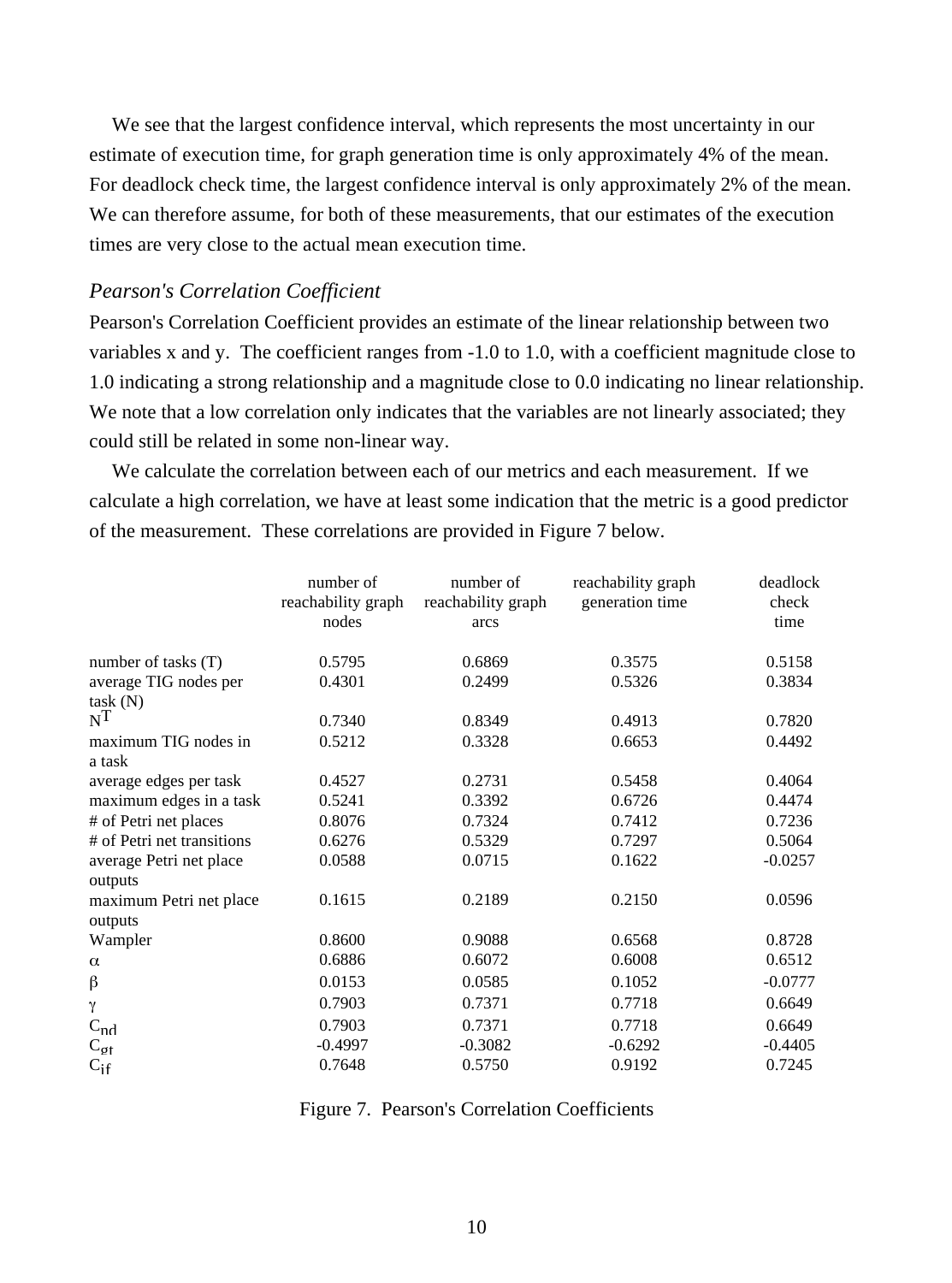We infer from the table above that, for the syntactic metrics, the number of tasks  $(T)$ ,  $N^T$ , and the number of Petri net places and transitions may be the best predictors of the number of nodes in the reachability graphs, because they have the strongest linear relationship with this measurement. These metrics also have the highest correlations with the number of reachability graph arcs. For the literature metrics, the Wampler metric,  $\gamma$  (which is identical to C<sub>nd</sub> for the programs in this experiment), and  $C_i$  have the highest correlations with the size measurements. The number of Petri net places and transitions have the strongest correlation with reachability graph generation time, although the maximum number of edges in a task and the maximum number of TIG nodes in a task seem to be linearly related to this time as well. For deadlock check time,  $N<sup>T</sup>$  and the number of Petri net places appear to be the best predictors; T and the number of Petri net transitions have a weaker linear relationship with this time. The Wampler metric, C<sub>if</sub>, and  $\gamma$  are most highly correlated with the time measurements for the literature metrics. In a later subsection, we will see how standardized regression coefficients can help us estimate the relative strengths of these metrics as measurement predictors; first, however, we examine the probability of calculating certain correlations under the null hypothesis that the metric and measurement are independent.

### *Randomization Tests*

We know that we can use randomization tests, in conjunction with correlation, to test the hypothesis that two samples are dependent [Coh94]. We can therefore select a metric and a measurement, perform a randomization test, and determine the probability of calculating the given correlation under the null hypothesis that the metric and the measurement are independent. If the probability is low ( $p < 0.05$  is typically an acceptable level), we can reject the null hypothesis with high confidence, i.e., we can state that there is a dependence between the metric and the measurement with only a small probability that we are wrong. We note that randomization tests do not provide results that are generalizable to populations, but we observed in Section 5 that our results are probably not generalizable for other reasons, so limiting our attention to the samples does not represent a severe limitation to us.

 We have performed randomization tests on a variety of metric/measurement pairs, where the pairs have been selected to give a range from a very low correlation to a very high correlation between the metric and the measurement in the pair. The results of these tests are provided in Figure 8, where the p values in the table represent the probability that we reject the null hypothesis incorrectly.

Most of the results in the table below are as we expected. The p values for the metric average Petri net place outputs are high, indicating a low dependency between this metric and the measurements; this can also be seen in the extremely low correlations for these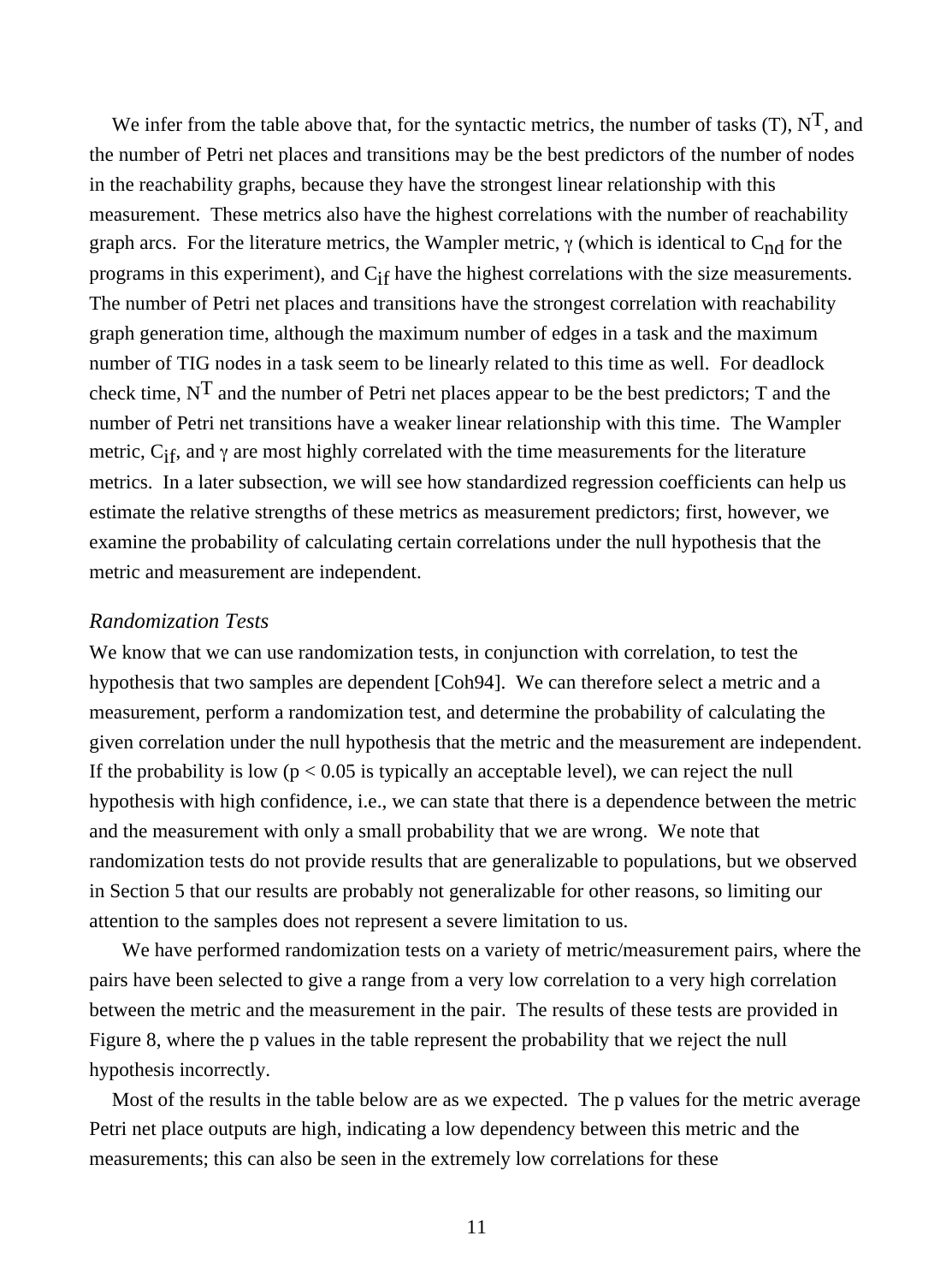metric/measurement pairs. The results for the number of Petri net places metric are also unsurprising; the p values indicate a strong dependency in the metric/measurement pairs, as do the high correlation values. Similarly, the result for the number of tasks metric is as expected. The correlations for the Wampler metrics are very unlikely to have occurred by chance (particularly notable is the p value for # of reachability graph nodes), as are the correlations for γ and Cif.

| metric                          | measurement                        | p value |
|---------------------------------|------------------------------------|---------|
| T                               | deadlock check time                | 0.051   |
| N <sup>T</sup>                  | # of reachability graph nodes      | 0.059   |
| $N^{T}$                         | # of reachability graph arcs       | 0.071   |
| N <sup>T</sup>                  | reachability graph generation time | 0.052   |
| N <sup>T</sup>                  | deadlock check time                | 0.084   |
| # of Petri net places           | # of reachability graph nodes      | 0.034   |
| # of Petri net places           | deadlock check time                | 0.001   |
| # of Petri net transitions      | deadlock check time                | 0.034   |
| average Petri net place outputs | # of reachability graph nodes      | 0.271   |
| average Petri net place outputs | # of reachability graph arcs       | 0.232   |
| average Petri net place outputs | reachability graph generation time | 0.151   |
| average Petri net place outputs | deadlock check time                | 0.362   |
| Wampler                         | # of reachability graph nodes      | < 0.001 |
| Wampler                         | # of reachability graph arcs       | 0.003   |
| Wampler                         | deadlock check time                | 0.038   |
| γ                               | # of reachability graph nodes      | 0.035   |
| γ                               | deadlock check time                | 0.048   |
| $C_{if}$                        | reachability graph generation time | 0.037   |

#### Figure 8. Randomization Test Results

There are certainly some surprising results in the table, however. The number of Petri net transitions has only a 0.5064 correlation with deadlock check time, but we can reject the null hypothesis of independence at better than the 0.05 level ( $p = 0.034$ ). The results for the N<sup>T</sup> metric are even more striking. The correlation between  $N<sup>T</sup>$  and the number of reachability graph arcs and the deadlock check time are higher than for any other metric (except Wampler), yet we cannot reject the null hypothesis of independence at the 0.05 level for these pairs. The correlation between  $N<sup>T</sup>$  and the number of reachability graph nodes is also high, but the p value does not let us reject the null hypothesis at the 0.05 level for this pair either. We are closest to rejecting the null hypothesis for the  $N<sup>T</sup>$ - reachability graph generation time pair, but this pair has the fourth lowest correlation for pairs considering the generation time.

#### *Multiple Regression*

Thus far, we have tried to consider correlations within metric/measurement pairs. While this approach is statistically sound, it does not account for dependencies between the metrics in a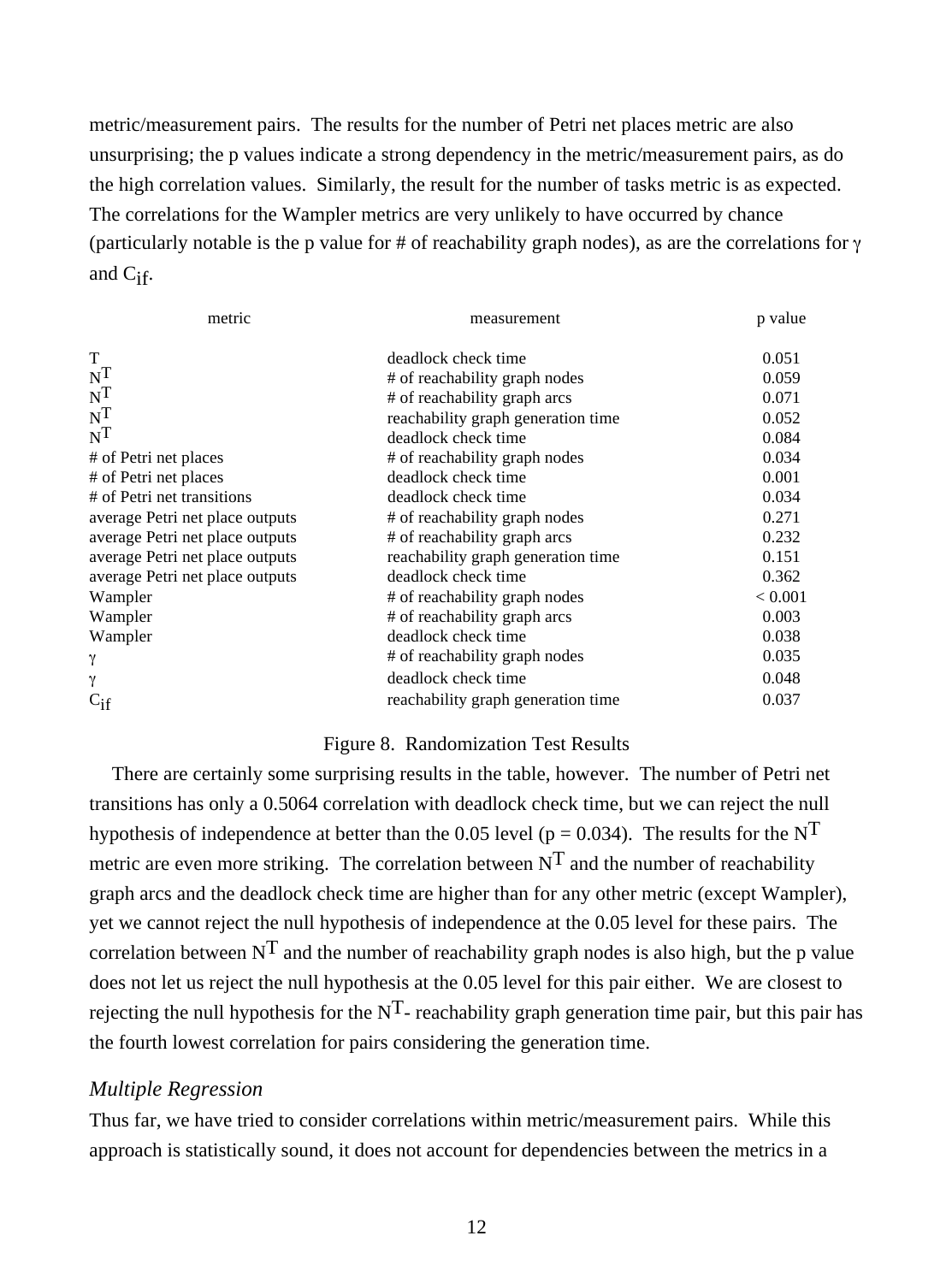robust manner. Since many of the dependency relationships between our metrics are unidentified or subtle, we would like to account for these dependencies in our analysis of predictive power. Multiple regression techniques let us implicitly account for these dependencies.

In multiple regression, we determine the relative effect of each predictor (metric) on the response variable (measurement); the effect is reflected in the regression coefficient for each metric. To make the regression coefficients comparable among the metrics, we first standardize each metric variable, which in essence puts each variable on the same scale. We then perform the multiple regression, which yields a set of standardized regression coefficients. The standardized regression coefficients for our syntactic metrics and measurements are provided in Figure 9; note that larger coefficients (positive or negative) indicate stronger predictive power. Because of dependencies between our syntactic metrics and the literature metrics, we were unable to include the latter in these multiple regressions.

|                                    | number of          | number of          | reachability graph | deadlock   |
|------------------------------------|--------------------|--------------------|--------------------|------------|
|                                    | reachability graph | reachability graph | generation time    | check      |
|                                    | nodes              | arcs               |                    | time       |
| T                                  | 29.7821            | 15.6022            | 54.6693            | 60.9877    |
| N                                  | 23.8965            | 29.3481            | 23.0003            | 12.1439    |
| $N^{T}$                            | 1.2576             | 1.0427             | 1.6608             | 2.1662     |
| maximum TIG<br>nodes in a task     | 38.1620            | $-12.5045$         | 101.4456           | 136.2092   |
| average edges per<br>task          | $-17.8429$         | $-21.9048$         | $-15.2004$         | $-6.1416$  |
| maximum edges in<br>a task         | $-14.8690$         | 19.3744            | $-54.1592$         | $-79.8170$ |
| # of Petri net places              | -41.9813           | $-22.6861$         | $-77.0609$         | $-85.4558$ |
| # of Petri net<br>transitions      | 5.8388             | 6.3527             | 7.6067             | 5.4942     |
| average Petri net<br>place outputs | $-2.2517$          | $-3.8478$          | $-1.8145$          | $-0.0834$  |
| maximum Petri net<br>place outputs | $-6.8775$          | $-3.8852$          | $-11.7384$         | $-12.3938$ |
| $R^2$                              | 0.9977             | 0.9947             | 0.9930             | 0.9899     |

#### Figure 9. Standardized Regression Coefficients (Syntactic Metrics)

The results above are somewhat counter-intuitive. Some of the metrics (such as number of Petri net places) have high correlations and high regression coefficients, which is as we expect; on the other hand, the  $N<sup>T</sup>$  metric has extremely high correlations with measurements but very low regression coefficients, which is exactly the opposite of what we expect. This phenomenon can be explained through further consideration of the correlation and the regression coefficients. Correlation simply measures the linear relationship between two variates; it does not determine how much of the effect is direct and how much is indirect. The regression coefficient, however,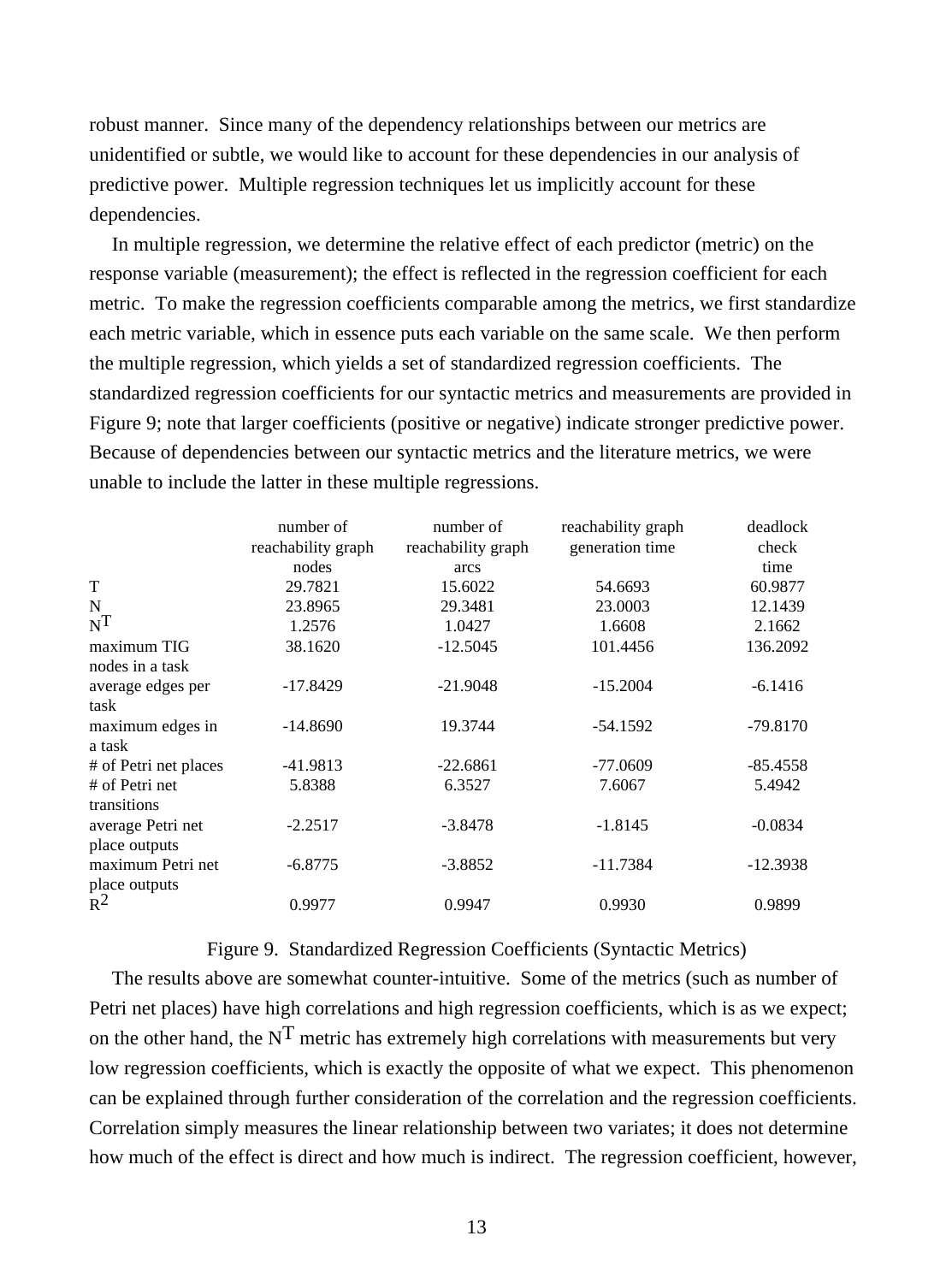reflects the amount of direct effect of one variate on the other. Therefore, a variate can have a high correlation with another variate and a low regression coefficient if most of the correlation is indirect through other variates.

We should also note that the  $R^2$  values below are extremely high. For each measurement, we can use a set of simple syntactic metrics to form a predictive equation that accounts for 99% of the variance in the measurement.

Because metric inter-dependencies would not let us include the metrics from the literature in this multiple regression, we also performed multiple regressions of the four measurements on the Wampler metric,  $\gamma$ , C<sub>gt</sub>, and C<sub>if</sub>; the results can be found in Figure 10. We note that the R<sup>2</sup> values are also very high for these regressions, though slightly lower than for the syntactic metrics. This is interesting, because in general these metrics are intended to capture more subtle program characteristics than the syntactic metrics, yet they provide slightly weaker predictive power.

|                                                              | number of<br>reachability graph | number of<br>reachability graph | reachability graph<br>generation time | deadlock check<br>time |
|--------------------------------------------------------------|---------------------------------|---------------------------------|---------------------------------------|------------------------|
|                                                              | nodes                           | arcs                            |                                       |                        |
| Wampler                                                      | 0.5917                          | 0.6798                          | 0.3040                                | 0.7253                 |
| $\gamma$                                                     | 0.1399                          | 0.2532                          | 0.0705                                | $-0.1370$              |
|                                                              | 0.1897                          | 0.2848                          | 0.2555                                | 0.1992                 |
| $\begin{array}{c} C_{\sigma f} \\ C_{if} \\ R^2 \end{array}$ | 0.5956                          | 0.3693                          | 0.9613                                | 0.7080                 |
|                                                              | 0.9801                          | 0.9290                          | 0.9770                                | 0.9671                 |

Figure 10. Standardized Regression Coefficients (Literature Metrics)

#### *Causal Modeling*

We can use the results of our multiple regression to build equations for the measurements considered in the experiment, and these equations can account for a large part of the variance in the given measurement. Recall that this was the goal of the experiment - to quantify the value of each metric as a predictor of each of the measurements. The predictive power of each metric is reflected in the regression coefficient in each measurement equation. The measurement equation is in effect a causal model, though a very "shallow" one; all metrics are on the left, and the measurement is on the right. To better our understanding of the interactions between the metrics and their effect on the measurement, we can build a "deeper" causal model that more accurately reflects the effects of each metric on other metrics and the measurement. In this subsection we develop deeper causal models for deadlock check time based on the syntactic metrics and deadlock check time based on the literature metrics.

There are two problems we must consider when we form a causal model: the latent factor problem and the causal ordering problem. Because we have performed an observational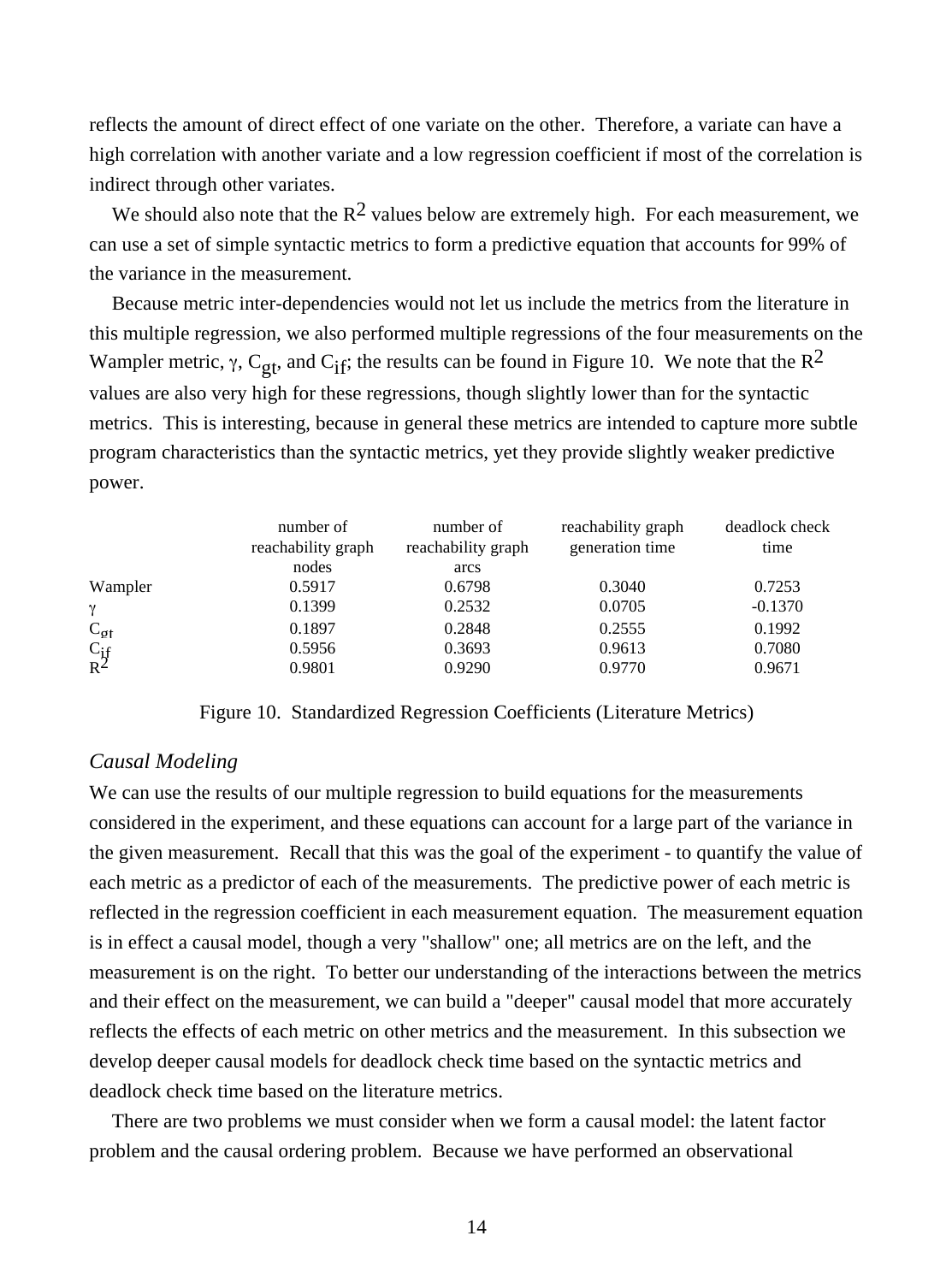experiment, we can not exert experimental control to account for latent factors. Pragmatically, however, we note that our multiple regressions above account for at worst 93% of the variance in the measurement variates. We therefore assert that, if there are latent factors, including them in our predictive equation will not effect our predictive power significantly (though doing so could certainly cause significant changes in the regression coefficients). The causal ordering problem is not very difficult in this experiment. We know that the TIGs for a program are used to develop the Petri net, so the causal direction is from TIG metrics to Petri net metrics. Similarly, the metrics from the literature are calculated from the set of TIGs for a program, so the causal direction is from TIGs metrics to the literature metrics. The Petri net is used to generate the reachability graph, so causal arrows lead from Petri net metrics to reachability graph measurements. The reachability graph is used to check for deadlock, so any correlation between reachability graph size measurements and deadlock check time are reflections of a causal effect of reachability graph size on deadlock check time.

Because we already understand the causal ordering in our model, our main effort is expended on quantifying the causal effects in the model to build a set of structural equations [Coh94] for each of the models. We loosely follow Cohen's approach using the  $\omega$  statistic, which measures the proportion of indirect effect of one variate on another, though we have made some methodological changes. In Cohen's approach, all variables in the model are used at each step to develop causal links. In contrast, if we are developing causal effects on the number of Petri net places metric (for instance), we only include the TIG metrics in our analysis at this step; we perform this modification to the approach because of our a priori knowledge of causal ordering relationships. Our other modification concerns the selection of the variables to include in each structural equation. In Cohen's approach, variables are included if their  $\omega$  score is less than a given threshold and the regression coefficient for that variable is above a certain threshold. We, however, include enough of the variables considered to give each developed structural equation an  $R^2$  greater than 0.80. In other words, we concern ourselves more with the predictive power of each structural equation than with the direct effects of each variable in the equation.

The results of our modeling efforts for the selected metrics and measurements are shown in Figures 11 and 12. Note that a larger value (positive or negative) on a causal arrow indicates a stronger causal effect. When we use the metrics from the literature in the model, we do not include Petri net metrics, since the literature metrics are calculated directly from TIGs.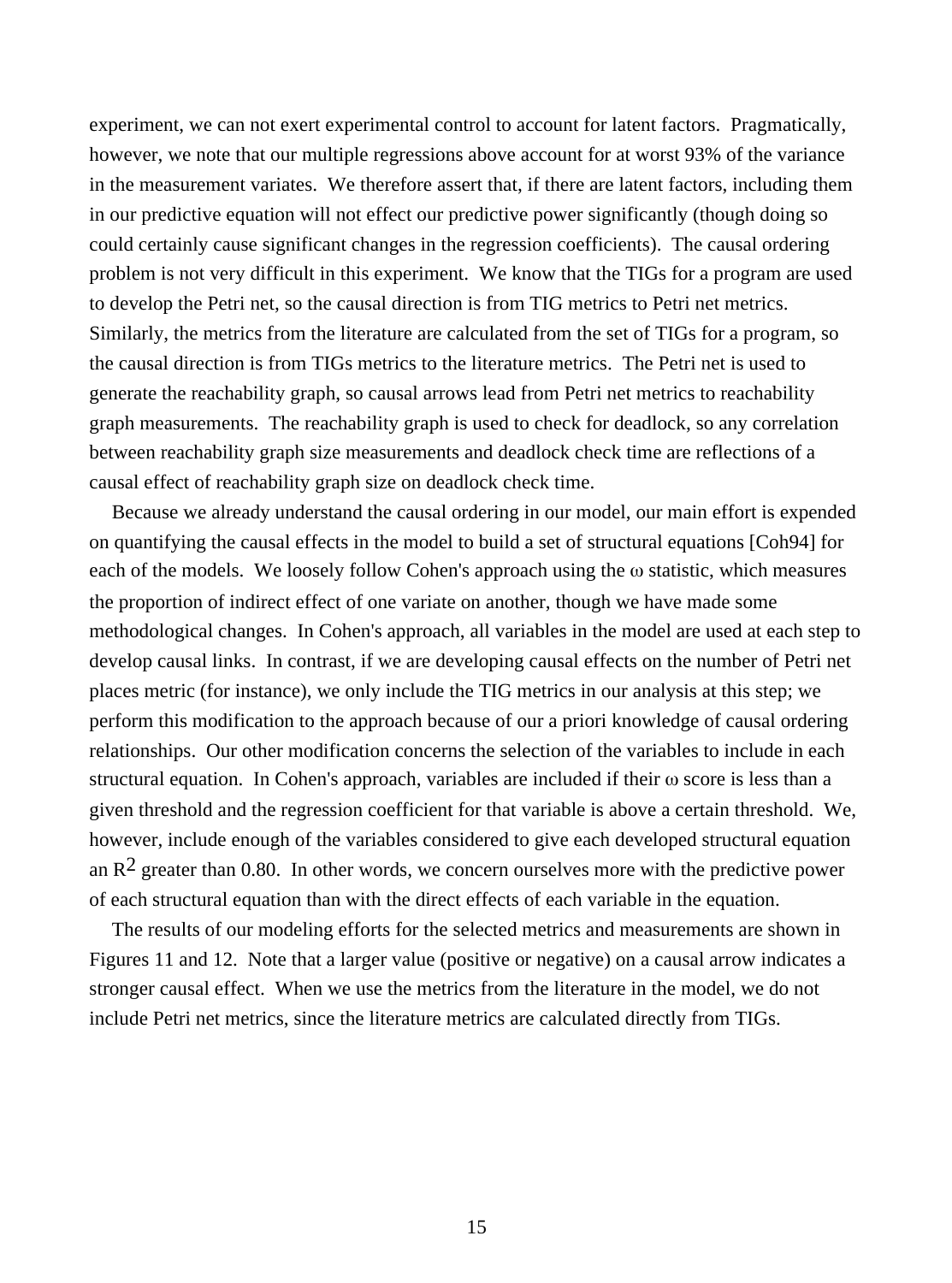

Figure 11. Causal Model for Syntactic Metrics



Beta = 0.51 T + 15.59 N - 10.39 (max TIG nodes) - 14.93 (avg edges) + 9.95 (max edges) Cif = -7.05 N + 17.06 (max TIG nodes) + 3.54 (avg edges) - 12.98 (max edges)

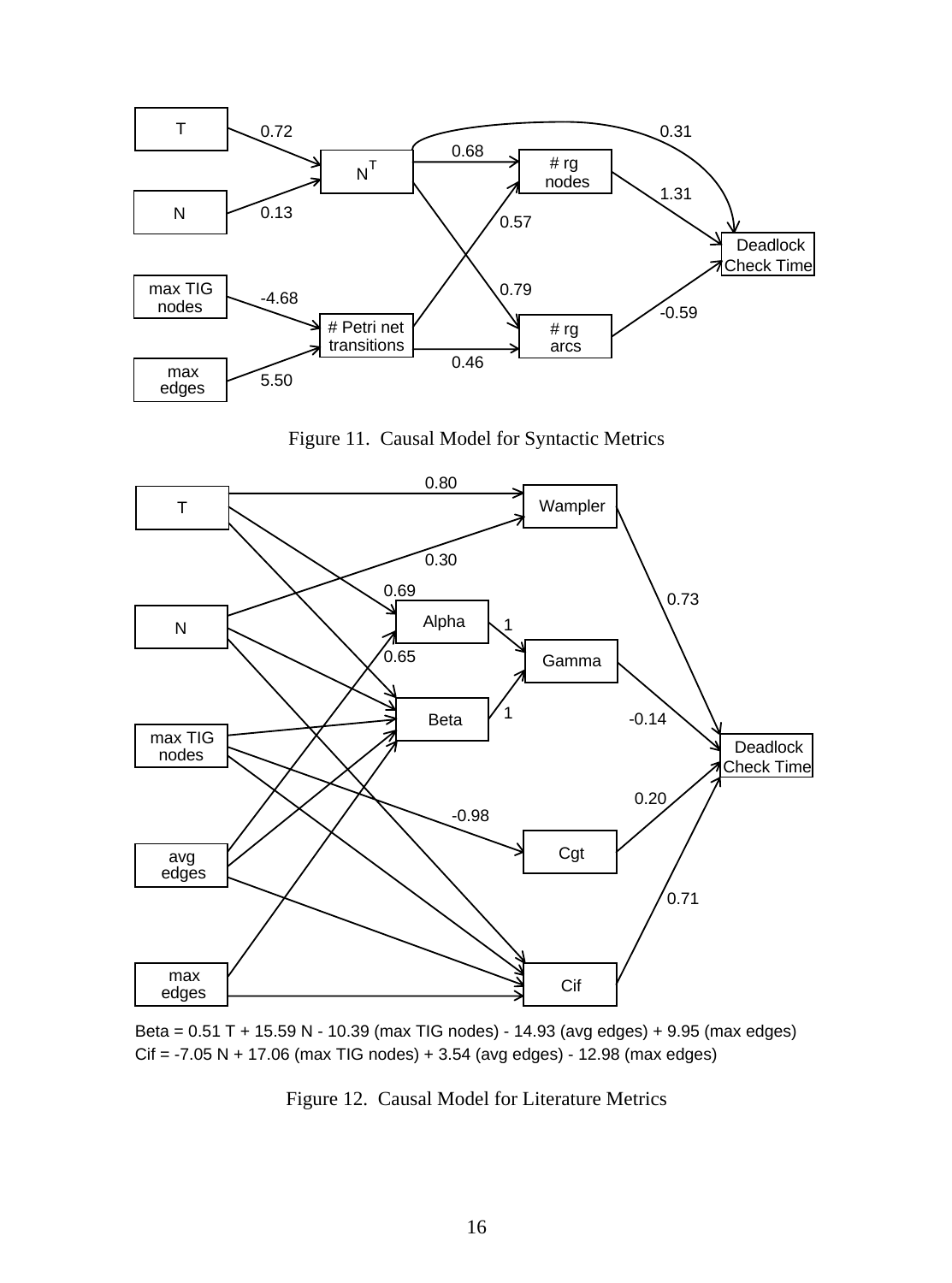In the causal model for the syntactic metrics, it is interesting to note the direct and indirect effects of  $N<sup>T</sup>$  on deadlock check time. The indirect effect through reachability graph size is as we would expect from our multiple regression results, while the direct effect appears to be a consequence of our deadlock checking algorithm. The strength of the causal arrow from the number of reachability graph nodes to deadlock check time is unsurprising, since we check for deadlock on each node. More surprising is the fact that the number of Petri net transitions is the only Petri net metric included in the model. We would not expect this to be true, given the relatively low standardized regression coefficients for this metric compared to the standardized regression coefficients for the number of Petri net places; it is not clear why this occurs.

In the causal model for the literature metrics, we note that despite the strong effect of the Wampler and C<sub>if</sub> metrics, all four metrics must be included as direct effects on deadlock check time to achieve  $R^2 > 0.80$ . We also point out that the structural equations for  $\beta$  and C<sub>if</sub> are particularly complicated. One possible explanation for this is that the TIG metrics included in the experiment do not easily capture the characteristics measured by  $\beta$  (select nondeterminism) and  $C<sub>if</sub>$  (information flow), so many of the TIG metrics must be included in the structural equations to achieve a sufficiently large  $\mathbb{R}^2$ .

### **7 Conclusions**

We have determined that certain sets of metrics, such as the syntactic and literature metrics examined here, can provide good predictive models for reachability analysis performance, at least for deadlock. We note that the metrics from the literature provide slightly weaker predictive power than the purely syntactic metrics for the programs used in this experiment. We have also developed several causal models for deadlock check time to better quantify the effects of our metrics on the other metrics and measurements considered in the experiment.

We intend to continue this work by experimenting with some "real" programs from the private sector and the military. Experimentation on academic problems can provide us with preliminary causal models, but since we do not know how well these problems represent the population of concurrent Ada programs, we can not immediately generalize our results. As we gain access to more programs, we can test our causal hypotheses on these programs and tune our causal models accordingly.

In this paper, we restrict our attention to using metrics to predict the feasibility of reachability analysis for checking deadlock. Many other properties of concurrent programs are also interesting, such as enforcement of mutual exclusion or freedom from critical races; these properties could be considered in follow-up experiments. It would be interesting to determine whether the type of property considered in the analysis has an effect on the multiple linear regression results or the causal models. There are also a wide variety of other static analysis